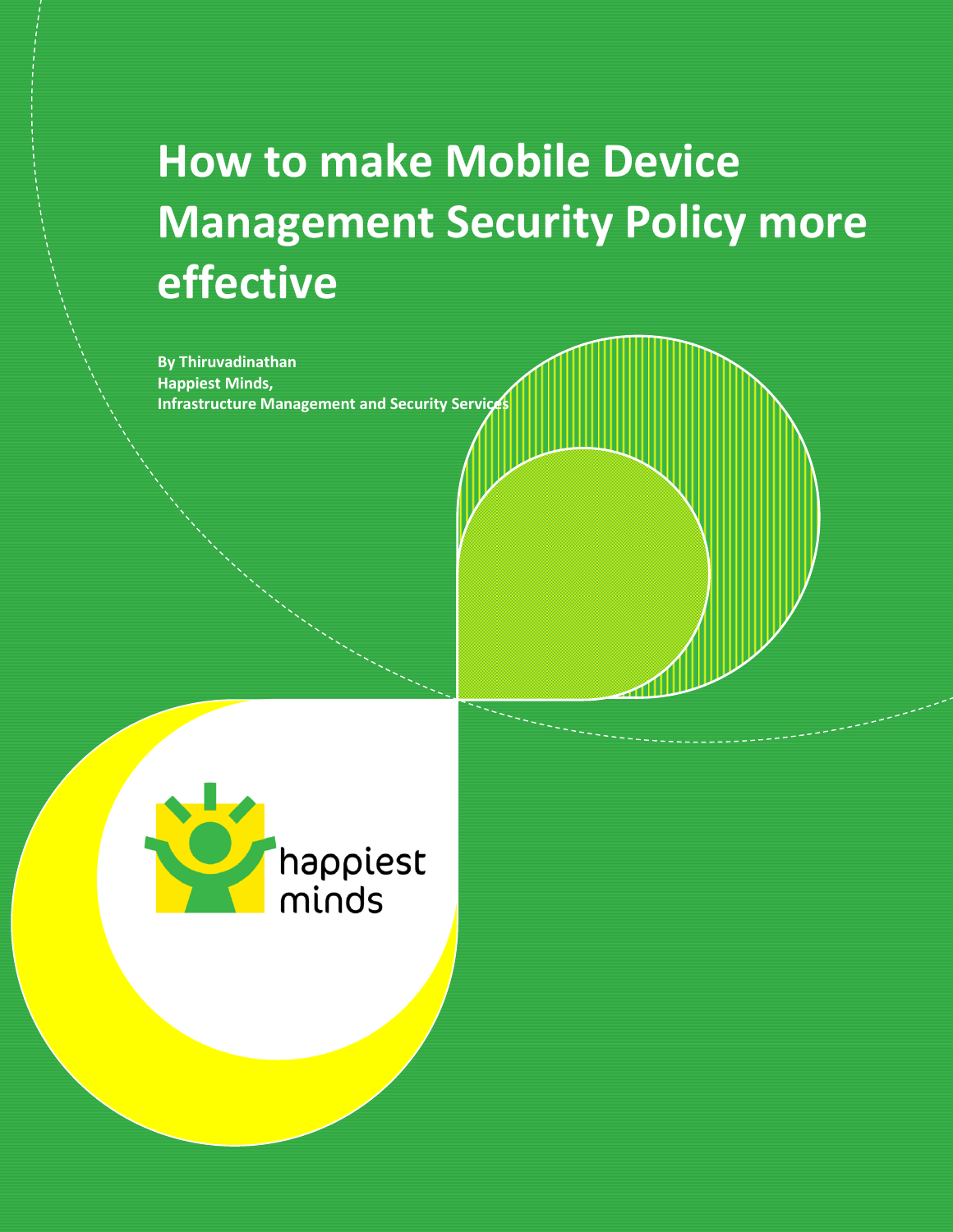# **Mobile Device Management and Security - Making it more effective**

Mobile communication devices are changing the way organizations work today. As more and more corporate data access and collaboration activities converge to hand-held devices such as smartphones, the line between corporate data and personal data is becoming increasingly blurred. Though laptops have been in use for more than 20 years now, securing them can still be a challenge as a tight security policy can take away most of the users' freedom. Personal use of laptops is unavoidable and preventing it can lead to employee dissatisfaction. This leads to inconsistent implementation of security policies on laptops when compared to desktops. Disabling USB ports on desktops is much easier than on laptops from a user acceptance point of view.

### **A win-win situation**

As acceptance of the Bring Your Own Device (BYOD) trend is fast becoming inevitable, applying corporate security policies to smartphones can pose even bigger challenges. Especially, if employees use personal devices for work (BYOD), then any policy that restricts users' ability is likely to attract their resistance. Implementing a BYOD security policy offers certain distinctive advantages. The BYOD trend can potentially increase responsible use of devices. The other major advantage for users is that their personal device and data are protected for free using a robust corporate security policy and solution.

#### **Making it more effective**

Organizations are gearing up to roll out a Mobile Device Management (MDM) policy and platform in a phased manner to control associated risks better while ensuring higher business productivity.

- 1. An MDM policy must take into account every type of mobile device including laptops and there are solutions available for that. For example, mitigating data leakage or theft risks through encryption should be applicable to both laptops and smartphones as long as data access through such devices is allowed.
- 2. Policies need to be either data-centric or user-centric so that consistent security policies are applied irrespective of devices and access methods used.

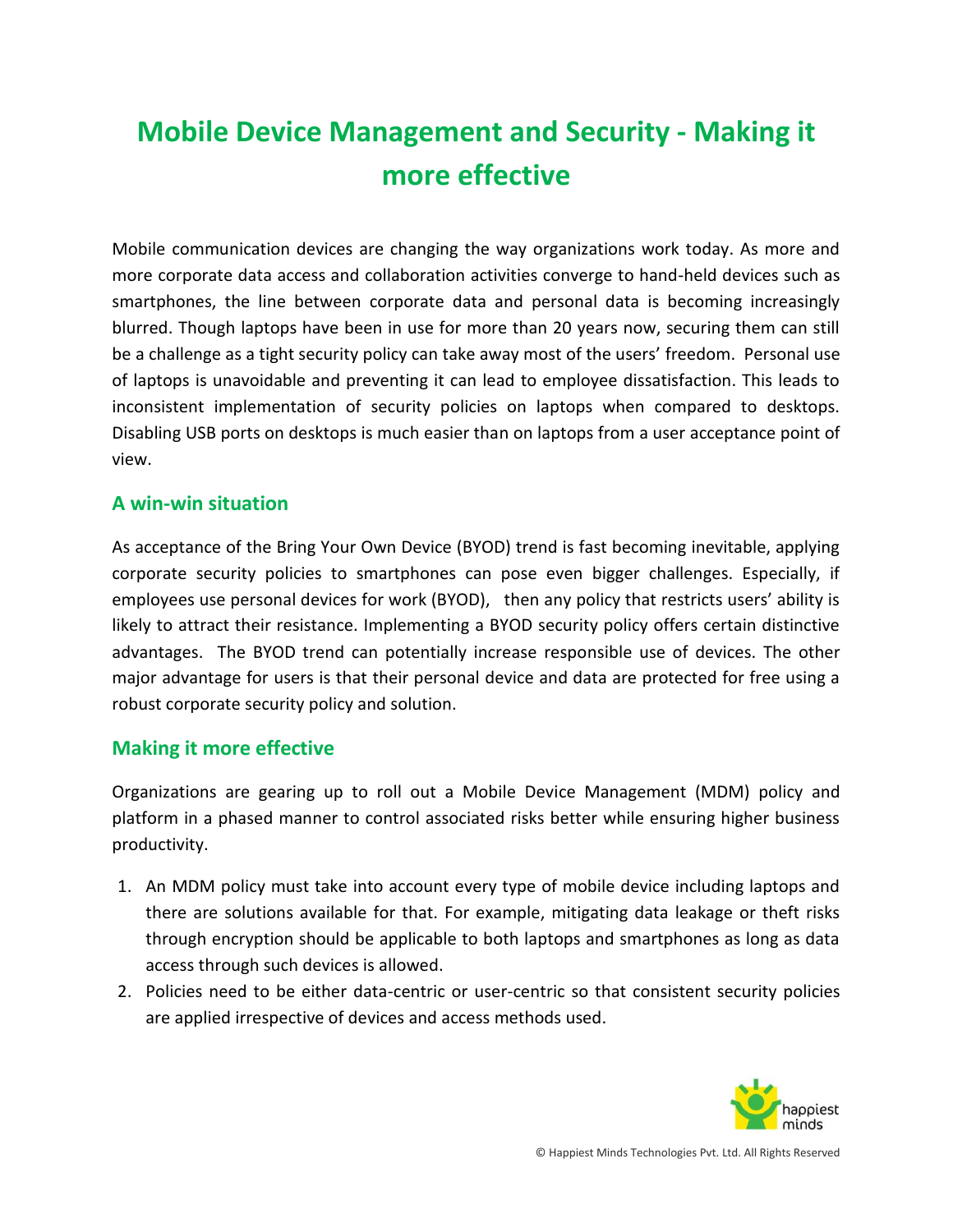- 3. Also, organizations can increase protection if users have to use corporate WLAN while in the office as all data traffic pass through it and provided WLAN is adequately protected.
- 4. Protection against virus and other malware is also a must as the devices would remain vulnerable whenever there is traffic that is outside of the MDM policy.
- 5. Policy enforcement needs to be reviewed more periodically than for any other policies. Exceptions to the policy need to be tracked as mobile devices have become a very lucrative target for personal as well as corporate data.

Other areas an MDM security policy should address are enrolment, user and device authentication, password policy, segregation between personal data and corporate data, whitelisted applications, secure web access, data encryption, remote lock and back-up, removal of data during separation, etc.

#### **CONCLUSION**

Making the MDM security policy effective would be a long journey as every aspect of the policy can impact personal use of BYOD. An effective policy will also help address the challenges in regulated environments. Protection of privacy and personal data from loss, theft, disclosure and misuse must be dealt with as some of the staff will have access to these.

Data ownership, protecting the rights and interests of personal and corporate stakeholders remain the core of the policy. The user gets corporate protection for his/her personal data, while the corporate also benefits from a more security-conscious user. An MDM security policy has the potential to transform security into a more collaborative effort and a win-win deal between users and the organization.